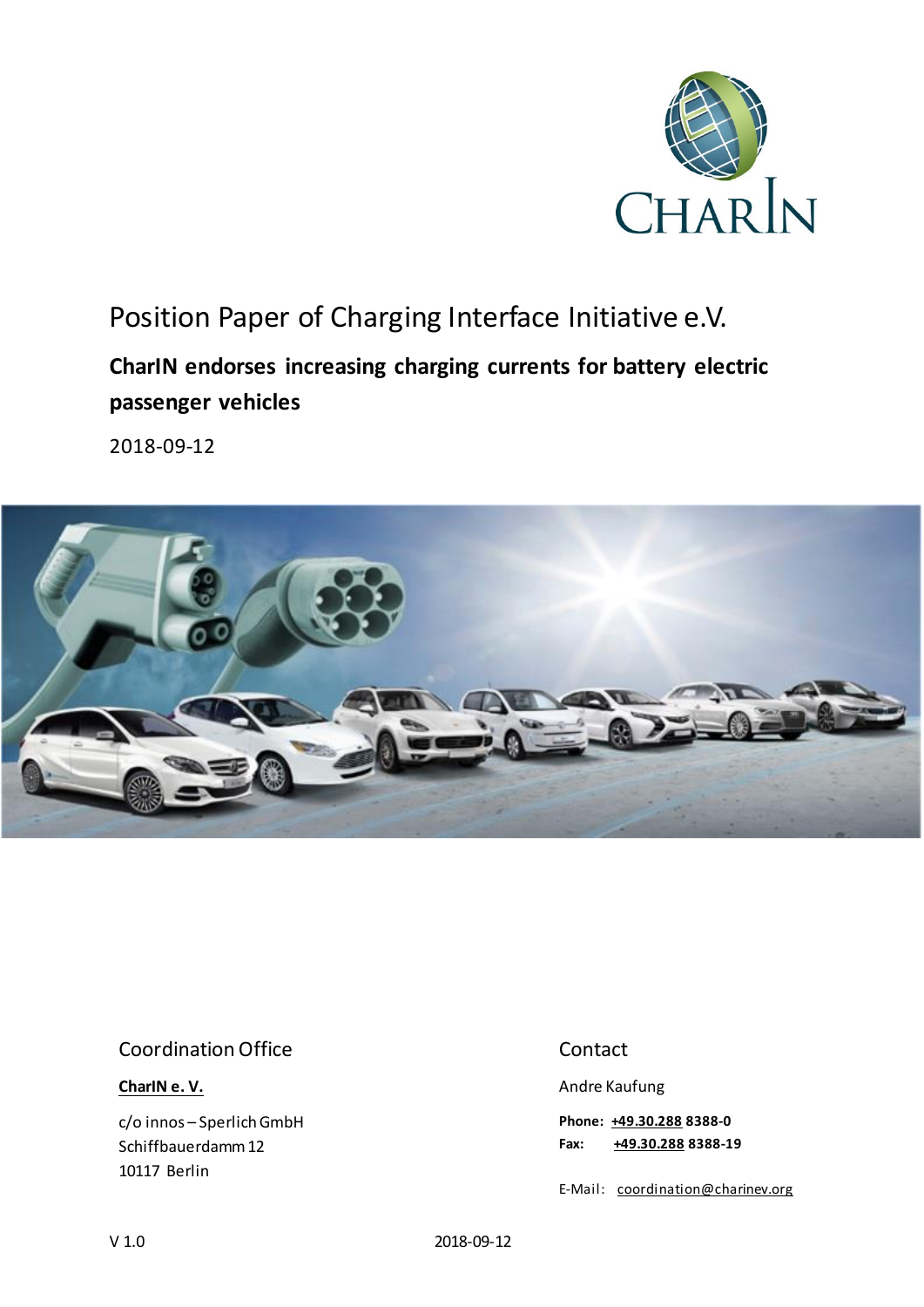

## Introduction

CharIN is dedicated to develop and establish the Combined Charging System (CCS) as the standard for charging Battery Electric Vehicles (BEVs) of all kinds.

## Statement

As part of its ongoing process to provide guidance and support for the development of a battery electric vehicle charging eco system the CharIN Association endorses the initiative to increase the charging currents for battery electric vehicles, and specifically for passenger vehicles. The goal is to provide safe, reliable and efficient charging while reducing the necessary charging time.

The existing DC High-Power Charging infrastructure is limited to 200 kW. The CharIN Association and its Members have been the leading proponents for development of the charging systems capable of 350 kW. The results of which are currently being integrated into the International standards $^{(1)}$ .

Following considerable performance testing it has been demonstrated that these charging systems are capable of charging currents up to 500 A. Therefore, CharIN is endorsing and supporting efforts to upgrade these Standards from 200 A to 500 A charging. CharIN will enhance the Combined Charging System 2.0 document to include 500 A / 350 kW charging for Combo 1 and Combo 2 CCS charging connectors. This shall ensure the demands of future use cases.

Right now, several companies providing battery electric vehicles and charging infrastructure products are offering or advertising products, which can charge continuously with a current of 500 A. Even though some manufacturers have already certified products for charging current of 500 A, the national and international standards are not yet available for all necessary components and subsystems. In order to ensure safety, interoperability and reliability, CharIN and its Members are endorsing and working diligently with the respective standardization committees to expedite the publication of these important standards.

Beyond this particular focus on battery electric passenger vehicles, CharIN is also leading the efforts to develop High-Power Charging for commercial and institutional applications such as transit buses and over-the-road trucks.

For more information concerning the Combined Charging System and the CharIN power class definitions please visit our website[: www.charinev.org.](http://www.charinev.org/)

(1) – [International Electrotechnical Commission](https://en.wikipedia.org/wiki/International_Electrotechnical_Commission) documents IEC61851 and IEC62196